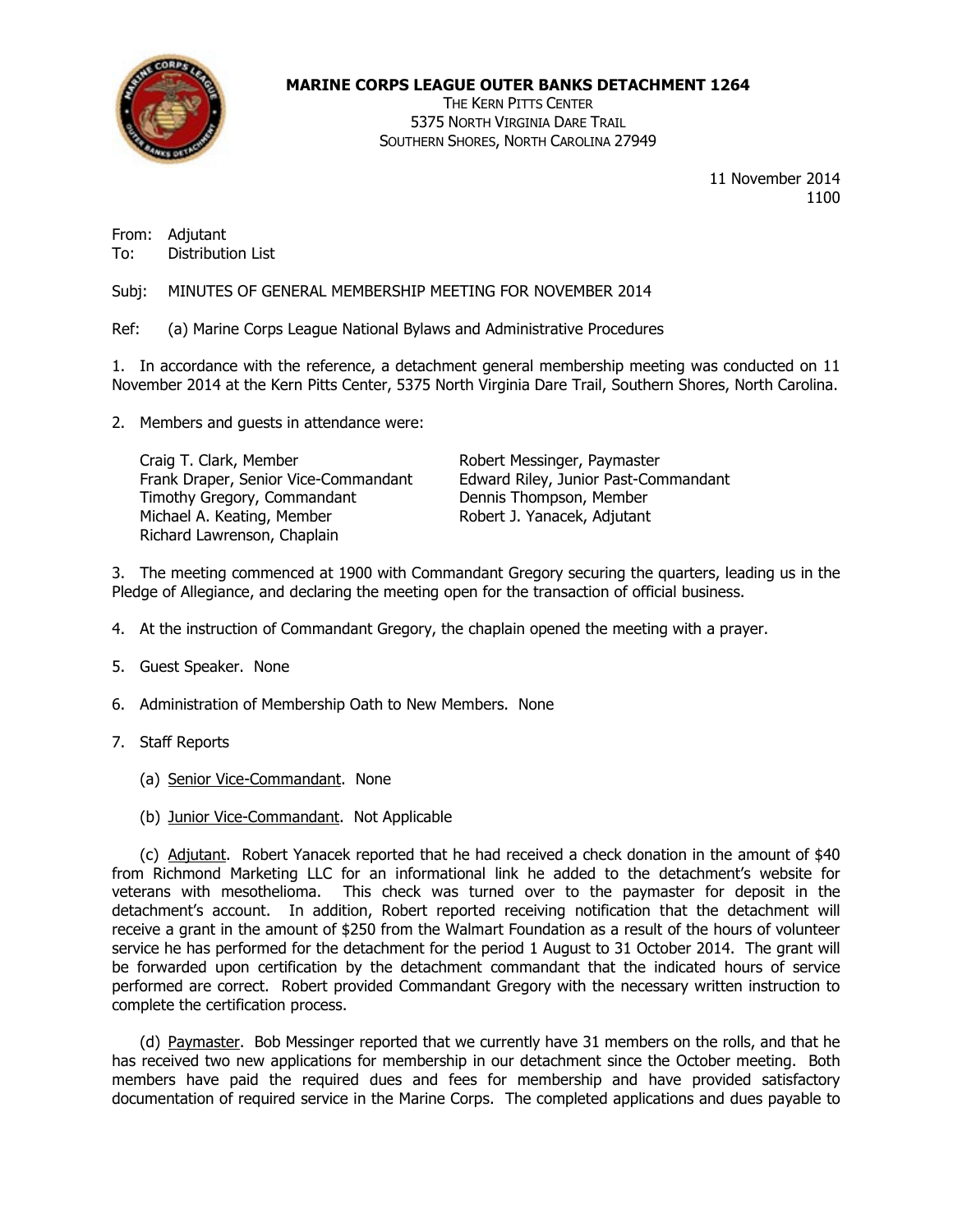## Subj: MINUTES OF GENERAL MEMBERSHIP MEETING FOR NOVEMBER 2014

the National Marine Corps League have been forwarded for processing. The two new members will need to be administered the Oath of Membership at the December meeting before they will be added to our rolls. The two new members are Russell E. Laney and Jorge L. Diaz. Bob then provided a detailed report of income and expenditures since the last meeting and the detachment's current account balance. He added that the Judge Advocate and a second member need to conduct an audit of the detachment's financial records before Thanksgiving day in order to ensure the results are completed by the end of the month as required by the reference. Lastly, Bob indicated that he has completed the initial draft update of the 2015 Detachment Directory. The finalized update will be printed and sent out to the detachment membership when he returns from vacation in January.

- (e) Chaplain. None
- (f) Sergeant-at-Arms. Not applicable

(g) Web-Sergeant. Robert Yanacek reported that he recently lost his user-ID and password to update the detachment's records on the national website as a result of his personal home computer malfunctioning. He advised Commandant Gregory that he may require administrative assistance in order to obtain the necessary user-ID and password from the National Marine Corps League webmaster. Commandant Gregory indicated he would provide any assistance required.

8. Old Business

 (a) Recruiting. A discussion was held regarding the posting of detachment recruiting material throughout the community. During the past month, a minimum of five detachment recruiting posters were placed at the following locations: The Post Office in Kill Devil Hills, the Motor Vehicle Licensing Station in Manteo, the Jolly Roger restaurant in Kill Devil Hills, the Kangaroo Express convenience store at West 3rd Street in Kill Devil Hills, and the Walmart in Kitty Hawk. A new and more colorful recruiting poster has also been designed and was presented to the membership. This new poster is now available for download on the detachment website. Copies will printed and made available to the membership at the December meeting.

 (b) Charitable Donations. Following discussion, appropriate motions and voting protocol, the membership provided instruction to the paymaster to prepare and submit checks for donations to the charitable organizations in the amounts as follows:

| <b>Organization</b>                             | <b>Amount</b> |
|-------------------------------------------------|---------------|
| <b>Blue Star Mothers</b>                        | \$150         |
| Sergeant Mac Foundation National Wreath Project | \$80          |
| <b>Wounded Warrior Project</b>                  | \$1,000       |
| U.S. Marine Youth Foundation Tree of Lights     | \$60          |
| Outer Banks Public Safety Auxiliary             | \$500         |

## 9. New Business

 (a) Update of Corporate Records. It was brought to the attention of the membership by the adjutant that the registered agent and principal office address listed with the State of North Carolina Corporation Commission requires amendment since the currently listed registered agent is no longer a member of our detachment. Following a brief discussion, the adjutant will prepare North Carolina Form NA-02 designating Senior Vice-Commandant Draper as our registered agent and listing his address as our principal office address. The completed form will be presented to Senior Vice-Commandant Draper at the December meeting for signature, and must then be sent to the North Carolina Corporation Commission with the required \$5 filing fee.